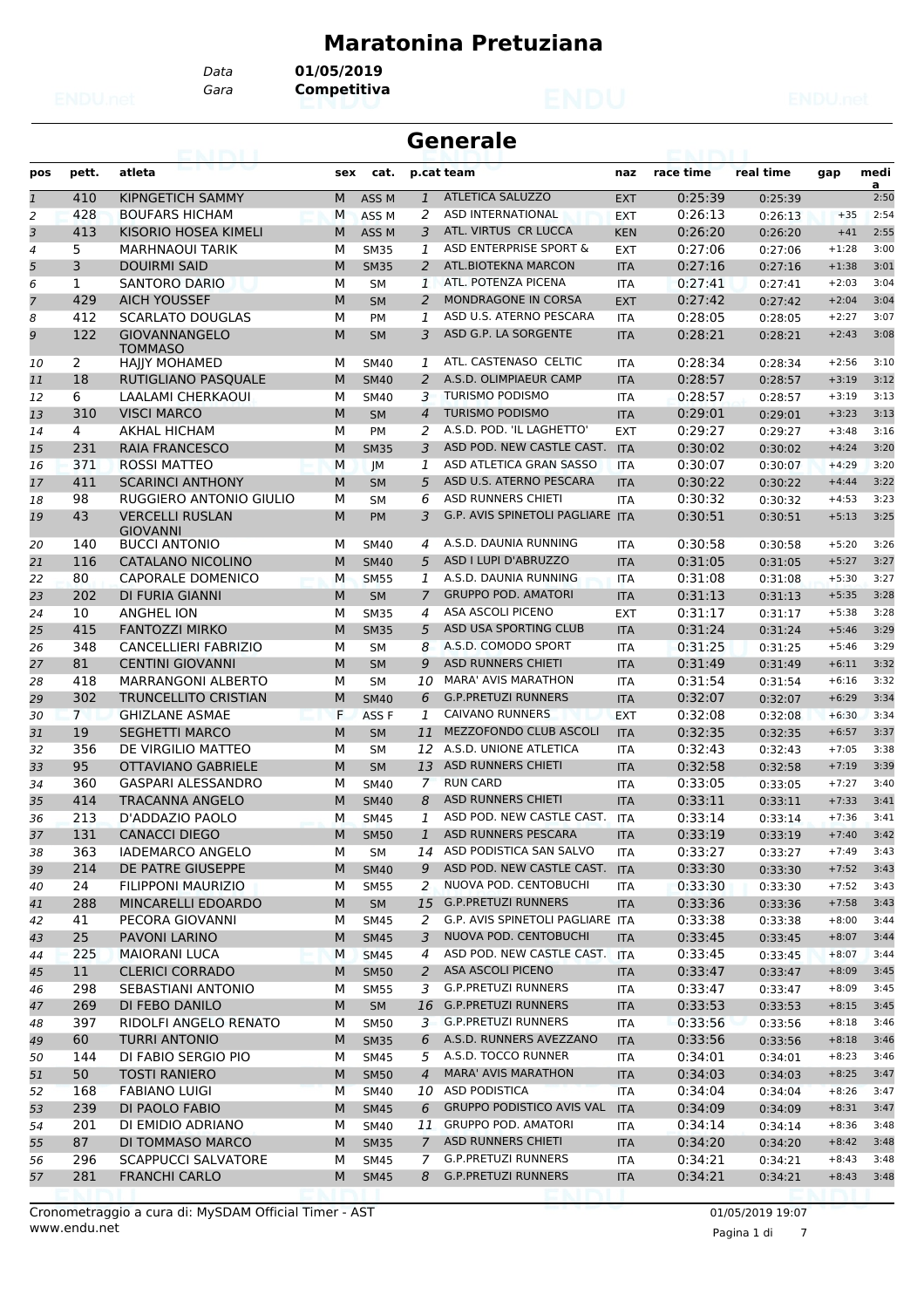| pos        | pett.      | atleta                                       | sex    | cat.                       |                    | p.cat team                                         | naz               | race time          | real time          | gap                  | medi<br>a    |
|------------|------------|----------------------------------------------|--------|----------------------------|--------------------|----------------------------------------------------|-------------------|--------------------|--------------------|----------------------|--------------|
| 58         | 17         | <b>PROSPERI IVAN</b>                         | M      | <b>SM35</b>                | 8                  | MEZZOFONDO CLUB ASCOLI                             | <b>ITA</b>        | 0:34:29            | 0:34:29            | $+8:51$              | 3:49         |
| 59         | 325        | <b>QUATRACCIONI MAURIZIO</b>                 | М      | <b>SM50</b>                | 5                  | ASD COLOGNA SPIAGGIA                               | <b>ITA</b>        | 0:34:32            | 0:34:32            | $+8:54$              | 3:50         |
| 60         | 315        | DI BENEDETTO DANIELE                         | M      | <b>SM35</b>                | 9                  | ASD COLOGNA SPIAGGIA                               | <b>ITA</b>        | 0:34:35            | 0:34:35            | $+8:56$              | 3:50         |
| 61         | 316        | DI FELICE GREGORIO                           | м      | <b>SM40</b>                | 12                 | ASD COLOGNA SPIAGGIA                               | <b>ITA</b>        | 0:34:35            | 0:34:35            | $+8:56$              | 3:50         |
| 62         | 409        | <b>TENTORINI DE SANTIS</b><br><b>PAOLO</b>   | M      | <b>SM</b>                  | 17                 | <b>AVIS ASCOLI MARATHON</b>                        | <b>ITA</b>        | 0:34:37            | 0:34:37            | $+8:59$              | 3:50         |
| 63         | 16         | D'ERCOLI DANIELE FILIPPO                     | м      | <b>SM50</b>                | 6                  | MEZZOFONDO CLUB ASCOLI                             | <b>ITA</b>        | 0:34:42            | 0:34:42            | $+9:03$              | 3:51         |
| 64         | 273        | DI NICOLA GIOVANNI                           | M      | <b>SM35</b>                | 10                 | <b>G.P.PRETUZI RUNNERS</b>                         | <b>ITA</b>        | 0:34:49            | 0:34:49            | $+9:11$              | 3:52         |
| 65         | 93         | LUFRANO VITTORIO                             | M      | AM                         | 1                  | <b>ASD RUNNERS CHIETI</b>                          | <b>ITA</b>        | 0:34:51            | 0:34:51            | $+9:13$              | 3:52         |
| 66         | 70         | <b>ERCOLE ROBERTO</b>                        | M      | <b>SM35</b>                | 11                 | ASD ATLETICA ABRUZZO                               | <b>ITA</b>        | 0:34:53            | 0:34:53            | $+9:15$              | 3:52         |
| 67         | 420        | SABBATINI GAIA                               | F      | ASS F                      | 2                  | ASD ATLETICA GRAN SASSO                            | ITA               | 0:35:06            | 0:35:06            | $+9:27$              | 3:53         |
| 68         | 194        | <b>SANSONE UGO MARIA</b>                     | M      | <b>SM40</b>                | 13                 | <b>ASD G.P. MONTORIO</b>                           | <b>ITA</b>        | 0:35:06            | 0:35:06            | $+9:28$              | 3:53         |
| 69         | 40         | <b>MOZZONI AMEDEO</b>                        | М      | <b>SM40</b>                | 14                 | G.P. AVIS SPINETOLI PAGLIARE ITA                   |                   | 0:35:06            | 0:35:06            | $+9:28$              | 3:53         |
| 70         | 268        | DI FALCO FELICIANO                           | M      | <b>SM45</b>                | 9                  | <b>G.P.PRETUZI RUNNERS</b>                         | <b>ITA</b>        | 0:35:08            | 0:35:08            | $+9:30$              | 3:54         |
| 71         | 240        | DI SALVATORE LUCA                            | M      | <b>SM35</b>                | 12                 | <b>GRUPPO PODISTICO AVIS VAL</b>                   | <b>ITA</b>        | 0:35:14            | 0:35:14            | $+9:35$              | 3:54         |
| 72         | 162        | PAGLIARELLA GIUSEPPE                         | M      | <b>SM</b>                  |                    | 18 LET'S RUN FOR SOLIDARITY                        | <b>ITA</b>        | 0:35:19            | 0:35:19            | $+9:41$              | 3:55         |
| 73         | 189        | DI STEFANO DOMENICO                          | М      | <b>SM35</b>                |                    | 13 ASD G.P. MONTORIO                               | <b>ITA</b>        | 0:35:20            | 0:35:20            | $+9:42$              | 3:55         |
| 74         | 322        | <b>MALATESTA GABRIELE</b>                    | M      | <b>SM</b>                  | 19                 | ASD COLOGNA SPIAGGIA                               | <b>ITA</b>        | 0:35:22            | 0:35:22            | $+9:44$              | 3:55         |
| 75         | 317        | DI GIUSEPPE ARMANDO                          | М      | <b>SM</b>                  | 20                 | ASD COLOGNA SPIAGGIA                               | <b>ITA</b>        | 0:35:23            | 0:35:23            | $+9:45$              | 3:55         |
| 76         | 15         | <b>ANNUNZI ORFEO</b>                         | M      | <b>SM35</b>                | 14                 | MEZZOFONDO CLUB ASCOLI                             | <b>ITA</b>        | 0:35:26            | 0:35:26            | $+9:47$              | 3:56         |
| 77         | 23         | <b>D'ERRICO MICHELANGELO</b>                 | М      | <b>SM40</b>                | 15                 | NUOVA POD. CENTOBUCHI                              | <b>ITA</b>        | 0:35:26            | 0:35:26            | $+9:47$              | 3:56         |
| 78         | 332        | PETRUCCI VALTER                              | M      | <b>SM45</b>                | 10                 | ANCARIA RUNNING A.S.D.                             | <b>ITA</b>        | 0:35:33            | 0:35:33            | $+9:55$              | 3:56         |
| 79         | 248        | DI PIERDOMENICO<br><b>NICHOLAS</b>           | M      | <b>SM</b>                  | 21                 | <b>ADRIATICO TEAM</b>                              | <b>ITA</b>        | 0:35:35            | 0:35:35            | $+9:57$              | 3:57         |
| 80         | 301        | <b>TARASCHI SIMONE</b>                       | M      | <b>SM35</b>                | 15                 | <b>G.P.PRETUZI RUNNERS</b>                         | <b>ITA</b>        | 0:35:44            | 0:35:44            | $+10:06$             | 3:58         |
| 81         | 366        | <b>MONALDI MARIKA</b>                        | F      | ASS F                      | 3                  | A.S.D. UNIONE ATLETICA                             | ITA               | 0:35:46            | 0:35:46            | $+10:07$             | 3:58         |
| 82         | 272        | DI LODOVICO CARMINE                          | M      | <b>SM50</b>                | $\overline{7}$     | <b>G.P.PRETUZI RUNNERS</b>                         | <b>ITA</b>        | 0:35:46            | 0:35:46            | $+10:08$             | 3:58         |
| 83         | 47         | <b>LELLI REMO</b>                            | М      | <b>SM40</b>                | 16                 | <b>MARA' AVIS MARATHON</b>                         | <b>ITA</b>        | 0:35:49            | 0:35:49            | $+10:11$             | 3:58         |
| 84         | 369        | <b>QUATTROCCHI SONIA</b>                     | F      | <b>SF35</b>                | $\mathbf{1}$       | A.S.D. DAUNIA RUNNING                              | <b>ITA</b>        | 0:35:49            | 0:35:49            | $+10:11$             | 3:58         |
| 85         | 222        | <b>FASCIOCCO GABRIELE</b>                    | M      | <b>SM45</b>                | 11                 | ASD POD. NEW CASTLE CAST.                          | <b>ITA</b>        | 0:35:54            | 0:35:54            | $+10:15$             | 3:59         |
| 86         | 419        | <b>ZULLI FRANCESCA</b>                       | F      | <b>SF40</b>                | $\mathbf{1}$       | ASD G.P. LA SORGENTE                               | <b>ITA</b>        | 0:35:54            | 0:35:54            | $+10:16$             | 3:59         |
| 87         | 14         | <b>IEZZI PASQUALE</b>                        | м      | SM65                       | 1                  | ASA ASCOLI PICENO                                  | <b>ITA</b>        | 0:35:54            | 0:35:54            | $+10:16$             | 3:59         |
| 88         | 29         | <b>COCCIA MARINA VALERIA</b>                 | F      | <b>SF40</b>                | 2                  | <b>AVIS ASCOLI MARATHON</b>                        | <b>ITA</b>        | 0:35:57            | 0:35:57            | $+10:19$             | 3:59         |
| 89         | 280        | <b>ERCADIO ANTONIO</b>                       | М      | <b>SM35</b>                |                    | 16 G.P.PRETUZI RUNNERS                             | <b>ITA</b>        | 0:35:58            | 0:35:58            | $+10:20$             | 3:59         |
| 90         | 84         | DI CICCO ANDREA                              | M      | <b>SM40</b>                | 17                 | <b>ASD RUNNERS CHIETI</b>                          | <b>ITA</b>        | 0:36:01            | 0:36:01            | $+10:22$             | 4:00         |
| 91         | 337        | <b>MARCELLI ROBERTO</b>                      | М      | <b>SM</b>                  | 22                 | ASD I PODISTI DI NEMO                              | <b>ITA</b>        | 0:36:01            | 0:36:01            | $+10:23$             | 4:00         |
| 92         | 65         | <b>COSTANTINI LUCA</b>                       | M      | <b>SM50</b>                | 8                  | ASD ATLETICA ABRUZZO                               | <b>ITA</b>        | 0:36:03            | 0:36:03            | $+10:24$             | 4:00         |
| 93         | 291        | PEZZA STEFANO                                | M      | <b>SM</b>                  | 23                 | <b>G.P.PRETUZI RUNNERS</b>                         | <b>ITA</b>        | 0:36:08            | 0:36:08            | $+10:30$             | 4:00         |
| 94         | 417        | <b>VITTI MIRCO</b>                           | M      | <b>SM</b>                  |                    | 24 A.S.D. ATINA TRAIL RUNNING                      | <b>ITA</b>        | 0:36:12            | 0:36:12            | $+10:34$             | 4:01         |
| 95         | 172        | <b>GABRIELE MIRKO</b>                        | м      | <b>SM40</b>                |                    | 18 ASD PODISTICA                                   | ITA               | 0:36:13            | 0:36:13            | $+10:35$             | 4:01         |
| 96         | 327        | <b>CAPONI ANTONIO</b>                        | M      | <b>SM35</b>                |                    | 17 ANCARIA RUNNING A.S.D.                          | <b>ITA</b>        | 0:36:16            | 0:36:16            | $+10:38$             | 4:01         |
| 97         | 35         | PACIONI ANGELO                               | М      | <b>SM50</b>                | 9                  | AVIS ASCOLI MARATHON                               | ITA               | 0:36:17            | 0:36:17            | $+10:38$             | 4:01         |
| 98         | 258        | <b>CHIARINI GIANLUCA</b>                     | M      | <b>SM45</b>                |                    | 12 G.P.PRETUZI RUNNERS                             | <b>ITA</b>        | 0:36:17            | 0:36:17            | $+10:39$             | 4:01         |
| 99         | 192        | MANARA MASSIMO                               | M      | <b>SM45</b>                |                    | 13 ASD G.P. MONTORIO                               | <b>ITA</b>        | 0:36:18            | 0:36:18            | $+10:40$             | 4:01         |
| 100        | 312        | <b>BONADUCE GIACINTO</b>                     | M      | <b>SM35</b>                | 18                 | ASD COLOGNA SPIAGGIA<br><b>GRUPPO POD. AMATORI</b> | <b>ITA</b>        | 0:36:19            | 0:36:19            | $+10:41$             | 4:02         |
| 101        | 208        | <b>MANCINI LUCA</b>                          | М      | <b>SM50</b>                | 10<br>$\mathbf{1}$ | AVIS ASCOLI MARATHON                               | ITA               | 0:36:21            | 0:36:21            | $+10:42$             | 4:02         |
| 102        | 408<br>69  | <b>CAPRIOTTI CECILIA</b><br>DUNDEE GIAMPAOLO | F<br>М | SF<br><b>SM55</b>          | $\overline{4}$     | ASD ATLETICA ABRUZZO                               | <b>ITA</b>        | 0:36:21<br>0:36:26 | 0:36:21            | $+10:43$             | 4:02<br>4:02 |
| 103        | 300        |                                              |        |                            | 11                 | <b>G.P.PRETUZI RUNNERS</b>                         | ITA               |                    | 0:36:26            | $+10:47$<br>$+10:51$ | 4:03         |
| 104        | 30         | SPOTORNO MICHELE<br><b>DANESI GIUSEPPE</b>   | M      | <b>SM50</b><br><b>SM35</b> |                    | 19 AVIS ASCOLI MARATHON                            | <b>ITA</b>        | 0:36:29<br>0:36:31 | 0:36:29            |                      | 4:03         |
| 105        | 72         | <b>MASSUCCI TONINO</b>                       | М<br>M | <b>SM60</b>                |                    | ASD ATLETICA ABRUZZO                               | ITA               |                    | 0:36:31            | $+10:52$             |              |
| 106        |            | DI GIUSEPPE LORENZO                          |        |                            | $\mathbf{1}$<br>12 | <b>GRUPPO POD. AMATORI</b>                         | <b>ITA</b>        | 0:36:33            | 0:36:33            | $+10:55$<br>$+10:56$ | 4:03<br>4:03 |
| 107        | 203<br>178 | <b>MORESCO GIANLUCA</b>                      | M<br>M | <b>SM50</b><br><b>SM45</b> |                    | 14 ASD PODISTICA                                   | <b>ITA</b>        | 0:36:34<br>0:36:35 | 0:36:34            |                      | 4:03         |
| 108        | 13         | <b>GRIMALDI PIERPAOLO</b>                    | М      |                            |                    | 15 ASA ASCOLI PICENO                               | <b>ITA</b>        | 0:36:48            | 0:36:35            | $+10:57$<br>$+11:10$ | 4:05         |
| 109        | 46         | DE CESARIS STEFANO                           | M      | SM45<br><b>SM35</b>        |                    | 20 MARA' AVIS MARATHON                             | ITA<br><b>ITA</b> | 0:36:48            | 0:36:48            | $+11:10$             | 4:05         |
| 110        |            | SPERANZA VALERIO                             |        |                            |                    | 25 A.S.D. RUNNERS AVEZZANO                         |                   |                    | 0:36:48            |                      | 4:05         |
| 111        | 59<br>159  | <b>CHIAVAROLI FABIO</b>                      | м<br>M | SM<br><b>SM45</b>          | 16                 | LET'S RUN FOR SOLIDARITY                           | ITA               | 0:36:53<br>0:36:57 | 0:36:53<br>0:36:57 | $+11:15$<br>$+11:19$ | 4:06         |
| 112        | 28         | <b>CAROSI GIUSEPPE</b>                       | M      |                            | 5                  | AVIS ASCOLI MARATHON                               | <b>ITA</b>        | 0:37:00            |                    | $+11:21$             | 4:06         |
| 113<br>114 | 68         | DI LUIGI MARCO                               | M      | <b>SM55</b><br>JM          | 2                  | ASD ATLETICA ABRUZZO                               | ITA<br><b>ITA</b> | 0:37:07            | 0:37:00<br>0:37:07 | $+11:29$             | 4:07         |
| 115        | 299        | <b>SECONE VINCENZO</b>                       | М      | <b>SM35</b>                |                    | 21 G.P.PRETUZI RUNNERS                             | ITA               | 0:37:07            | 0:37:07            | $+11:29$             | 4:07         |
| 116        | 319        | <b>GIANSANTE FABRIZIO</b>                    | M      | <b>SM45</b>                |                    | 17 ASD COLOGNA SPIAGGIA                            | <b>ITA</b>        | 0:37:10            | 0:37:10            | $+11:32$             | 4:07         |
| 117        | 393        | <b>MELASECCA LUIGI</b>                       | м      | FC                         | 1                  |                                                    | ITA               | 0:37:12            | 0:37:12            | $+11:34$             | 4:07         |
| 118        | 358        | DI CAMILLO PIERLUIGI                         | M      | <b>SM</b>                  | 26                 | A.S.D. PODISTI FRENTANI                            | <b>ITA</b>        | 0:37:16            | 0:37:16            | $+11:38$             | 4:08         |
| 119        | 254        | <b>ZENOBI ANDREA</b>                         | м      | SM45                       |                    | 18 ADRIATICO TEAM                                  | ITA               | 0:37:16            | 0:37:16            | $+11:38$             | 4:08         |
| 120        | 251        | LUPI PIETRO                                  | M      | <b>SM50</b>                |                    | 13 ADRIATICO TEAM                                  | <b>ITA</b>        | 0:37:17            | 0:37:17            | $+11:38$             | 4:08         |
|            |            |                                              |        |                            |                    |                                                    |                   |                    |                    |                      |              |

Pagina 2 di 7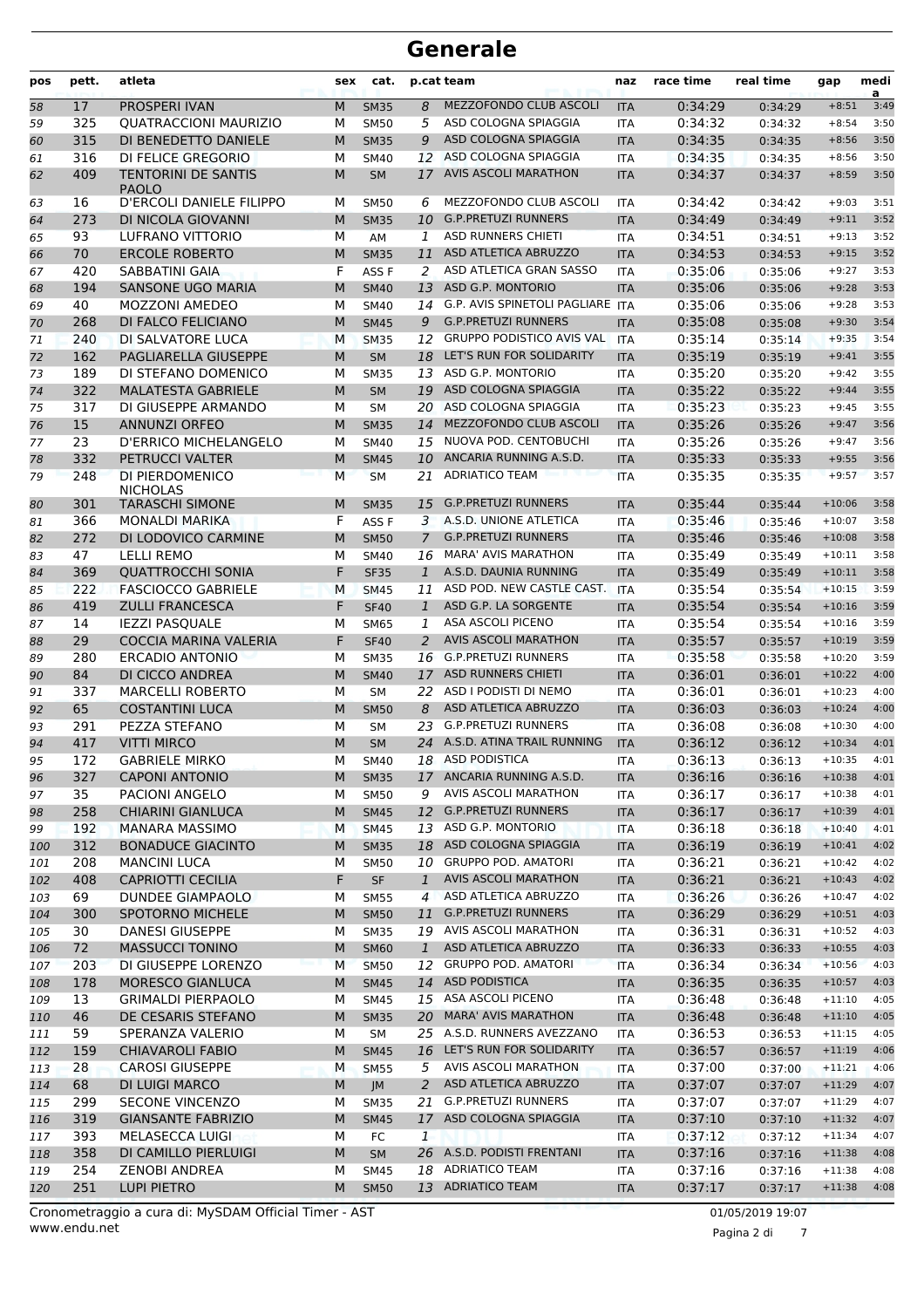| pos        | pett.      | atleta                                                 | sex    | cat.                     |                | p.cat team                                               | naz                      | race time          | real time          | gap                  | medi<br>a    |
|------------|------------|--------------------------------------------------------|--------|--------------------------|----------------|----------------------------------------------------------|--------------------------|--------------------|--------------------|----------------------|--------------|
| 121        | 143        | DI CAMILLO FABIO                                       | M      | <b>SM40</b>              |                | 19 A.S.D. TOCCO RUNNER                                   | <b>ITA</b>               | 0:37:22            | 0:37:22            | $+11:44$             | 4:09         |
| 122        | 207        | <b>MONALDI ANTONIO</b>                                 | М      | SM60                     | 2              | <b>GRUPPO POD, AMATORI</b>                               | <b>ITA</b>               | 0:37:24            | 0:37:24            | $+11:46$             | 4:09         |
| 123        | 359        | DI NINO MORENO                                         | M      | <b>SM40</b>              | 20             | <b>ASD 'VINI FANTINI'</b>                                | <b>ITA</b>               | 0:37:26            | 0:37:26            | $+11:48$             | 4:09         |
| 124        | 99         | SPADACCINI BARBARA                                     | F      | <b>SF45</b>              | $\mathbf{1}$   | ASD RUNNERS CHIETI                                       | <b>ITA</b>               | 0:37:31            | 0:37:31            | $+11:53$             | 4:10         |
| 125        | 425        | POLSONI LUCA                                           | M      | <b>SM</b>                | 27             | <b>ASD 'VINI FANTINI'</b>                                | <b>ITA</b>               | 0:37:34            | 0:37:34            | $+11:56$             | 4:10         |
| 126        | 237        | <b>MARINI GIANLUCA</b>                                 | М      | <b>SM35</b>              |                | 22 ASD LIDO DELLE ROSE                                   | <b>ITA</b>               | 0:37:35            | 0:37:35            | $+11:56$             | 4:10         |
| 127        | 184        | <b>CHIAVATTI REMO</b>                                  | M      | <b>SM65</b>              | $\overline{a}$ | <b>ASD G.P. MONTORIO</b>                                 | <b>ITA</b>               | 0:37:37            | 0:37:37            | $+11:59$             | 4:10         |
| 128        | 264        | DI ALTOBRANDO CHRISTIAN                                | М      | <b>SM40</b>              | 21             | <b>G.P.PRETUZI RUNNERS</b>                               | <b>ITA</b>               | 0:37:38            | 0:37:38            | $+12:00$             | 4:10         |
| 129        | 431        | <b>ALESSI STEFANO</b>                                  | M      | <b>SM50</b>              | 14             | <b>ASD 'VINI FANTINI'</b>                                | <b>ITA</b>               | 0:37:39            | 0:37:39            | $+12:00$             | 4:10         |
| 130        | 45         | <b>CODONI RICCARDO</b>                                 | М      | <b>SM40</b>              | 22             | <b>MARA' AVIS MARATHON</b><br><b>ASD AMATORI PODISTI</b> | <b>ITA</b>               | 0:37:45            | 0:37:45            | $+12:07$             | 4:11         |
| 131        | 130<br>156 | <b>MATRICCIANI NATALINO</b><br><b>ANTONELLI ERRICO</b> | M<br>М | <b>SM45</b><br><b>SM</b> | 19<br>28       | THE HURRICANE S.S.D. A R.L.                              | <b>ITA</b><br><b>ITA</b> | 0:37:46<br>0:37:50 | 0:37:46            | $+12:08$<br>$+12:11$ | 4:11<br>4:12 |
| 132        | 78         | <b>ANGELUCCI VALERIO</b>                               | M      | <b>SM50</b>              | 15             | <b>ASD RUNNERS CHIETI</b>                                |                          | 0:37:51            | 0:37:50<br>0:37:51 | $+12:12$             | 4:12         |
| 133<br>134 | 187        | DI GIANGIACOMO GABRIELE                                | М      | <b>SM55</b>              | 6              | ASD G.P. MONTORIO                                        | <b>ITA</b><br><b>ITA</b> | 0:37:52            | 0:37:52            | $+12:14$             | 4:12         |
| 135        | 245        | DE GREGORIIS MAURO                                     | M      | <b>SM55</b>              | $\overline{7}$ | <b>ADRIATICO TEAM</b>                                    | <b>ITA</b>               | 0:37:54            | 0:37:54            | $+12:16$             | 4:12         |
| 136        | 374        | <b>GIOVANNELLI ROBERTO</b>                             | M      | FC                       | 2              | <b>RUNNERS LANCIANO</b>                                  | <b>ITA</b>               | 0:37:55            | 0:37:55            | $+12:17$             | 4:12         |
| 137        | 217        | <b>DI BLASIO FRANCESCO</b>                             | M      | <b>SM50</b>              | 16             | ASD POD. NEW CASTLE CAST.                                | <b>ITA</b>               | 0:38:00            | 0:38:00            | $+12:21$             | 4:13         |
| 138        | 21         | PIERANTOZZI ROLANDO                                    | М      | <b>SM45</b>              |                | 20 ATL. AVIS S.BENEDETTO DEL                             | <b>ITA</b>               | 0:38:07            | 0:38:07            | $+12:29$             | 4:14         |
| 139        | 283        | <b>GIOVANNOZZI MASSIMO</b>                             | M      | <b>SM50</b>              | 17             | <b>G.P.PRETUZI RUNNERS</b>                               | <b>ITA</b>               | 0:38:08            | 0:38:08            | $+12:30$             | 4:14         |
| 140        | 401        | DI GIOVANNI FRANCESCO                                  | М      | FC                       | 3              | G.S. FIDAS                                               | <b>ITA</b>               | 0:38:09            | 0:38:09            | $+12:31$             | 4:14         |
| 141        | 188        | DI GIOSIA ENRICO                                       | M      | <b>SM</b>                | 29             | ASD G.P. MONTORIO                                        | <b>ITA</b>               | 0:38:11            | 0:38:11            | $+12:32$             | 4:14         |
| 142        | 252        | <b>RICCI GIULIO</b>                                    | M      | <b>SM35</b>              | 23             | <b>ADRIATICO TEAM</b>                                    | <b>ITA</b>               | 0:38:12            | 0:38:12            | $+12:34$             | 4:14         |
| 143        | 224        | <b>IACONE OTTAVIO</b>                                  | M      | <b>SM45</b>              | 21             | ASD POD. NEW CASTLE CAST.                                | <b>ITA</b>               | 0:38:20            | 0:38:20            | $+12:42$             | 4:15         |
| 144        | 421        | <b>MASSEI STEFANO</b>                                  | M      | AM                       | 2              | A.S.D. UNIONE ATLETICA                                   | <b>ITA</b>               | 0:38:20            | 0:38:20            | $+12:42$             | 4:15         |
| 145        | 383        | <b>MAZZARELLI FRANCESCO</b>                            | M      | FC                       | $\overline{4}$ |                                                          | <b>ITA</b>               | 0:38:21            | 0:38:21            | $+12:43$             | 4:15         |
| 146        | 278        | DI TARANTO MASSIMO                                     | М      | <b>SM45</b>              |                | 22 G.P.PRETUZI RUNNERS                                   | <b>ITA</b>               | 0:38:23            | 0:38:23            | $+12:45$             | 4:15         |
| 147        | 352        | <b>COTTURONE ANGELO</b>                                | M      | <b>SM65</b>              | 3              | <b>GRUPPO SPORTIVO CELANO</b>                            | <b>ITA</b>               | 0:38:24            | 0:38:24            | $+12:46$             | 4:15         |
| 148        | 320        | <b>GIORGINI LUIGI</b>                                  | M      | <b>SM40</b>              | 23             | ASD COLOGNA SPIAGGIA                                     | <b>ITA</b>               | 0:38:25            | 0:38:25            | $+12:46$             | 4:16         |
| 149        | 114        | DI MARCANGELO VALERIO                                  | M      | <b>SM40</b>              | 24             | ASD GRUPPO PODISTICO IL                                  | <b>ITA</b>               | 0:38:25            | 0:38:25            | $+12:47$             | 4:16         |
| 150        | 193        | <b>MANETTA LEANDRO</b>                                 | M      | <b>SM35</b>              |                | 24 ASD G.P. MONTORIO                                     | <b>ITA</b>               | 0:38:26            | 0:38:26            | $+12:48$             | 4:16         |
| 151        | 276        | DI PERNA FRANCESCO                                     | M      | <b>SM45</b>              | 23             | <b>G.P.PRETUZI RUNNERS</b>                               | <b>ITA</b>               | 0:38:27            | 0:38:27            | $+12:49$             | 4:16         |
| 152        | 94         | <b>MARCUCCI SERENA</b>                                 | F      | <b>SF35</b>              | 2              | ASD RUNNERS CHIETI                                       | <b>ITA</b>               | 0:38:28            | 0:38:28            | $+12:50$             | 4:16         |
| 153        | 426        | <b>CELLINI FRANCESCO</b>                               | M      | <b>SM55</b>              | 8              | <b>ASD RUNNERS CHIETI</b>                                | <b>ITA</b>               | 0:38:28            | 0:38:28            | $+12:50$             | 4:16         |
| 154        | 79         | <b>BARBUSCIO GUIDO</b>                                 | M      | SM                       | 30             | ASD RUNNERS CHIETI                                       | <b>ITA</b>               | 0:38:30            | 0:38:30            | $+12:52$             | 4:16         |
| 155        | 200        | DI CARLO ENRICO                                        | M      | <b>SM50</b>              | 18             | <b>GRUPPO POD. AMATORI</b>                               | <b>ITA</b>               | 0:38:37            | 0:38:37            | $+12:59$             | 4:17         |
| 156        | 338        | <b>TASSONI UMBERTO</b>                                 | M      | <b>SM</b>                | 31             | ASD I PODISTI DI NEMO                                    | <b>ITA</b>               | 0:38:38            | 0:38:38            | $+12:59$             | 4:17         |
| 157        | 173        | <b>GIANSANTE VIRGINIO</b>                              | M      | <b>SM55</b>              | 9              | <b>ASD PODISTICA</b>                                     | <b>ITA</b>               | 0:38:38            | 0:38:38            | $+12:59$             | 4:17         |
| 158        | 285        | MARIANO BARBARA                                        | F      | <b>SF40</b>              | 3              | <b>G.P.PRETUZI RUNNERS</b>                               | <b>ITA</b>               | 0:38:40            | 0:38:40            | $+13:02$             | 4:17         |
| 159        | 289        | <b>NICOLAI IVAN</b>                                    | M      | <b>SM40</b>              | 25             | <b>G.P.PRETUZI RUNNERS</b><br><b>GRUPPO POD. AMATORI</b> | <b>ITA</b>               | 0:38:41            | 0:38:41            | $+13:03$             | 4:17         |
| 160        | 206        | <b>GUIDARA EDOARDO</b>                                 | М      | <b>SM60</b>              | 3              | 32 ASD I LUPI D'ABRUZZO                                  | ITA                      | 0:38:43            | 0:38:43            | $+13:04$             | 4:18         |
| 161        | 119        | ORFEO DOMENICO                                         | M      | <b>SM</b>                |                | 33 ASD RUN IT                                            | <b>ITA</b>               | 0:38:44            | 0:38:44            | $+13:06$<br>$+13:09$ | 4:18<br>4:18 |
| 162<br>163 | 351<br>34  | CERINI LUIGI<br><b>MONALDI ERMINDO</b>                 | М<br>М | <b>SM</b><br><b>SM45</b> |                | 24 AVIS ASCOLI MARATHON                                  | ITA<br><b>ITA</b>        | 0:38:47<br>0:38:50 | 0:38:47<br>0:38:50 | $+13:12$             | 4:18         |
| 164        | 57         | <b>ONELLI AUGUSTO</b>                                  | M      | <b>SM45</b>              |                | 25 A.S.D. RUNNERS AVEZZANO                               | <b>ITA</b>               | 0:38:53            | 0:38:53            | $+13:15$             | 4:19         |
| 165        | 370        | RAZIONALE ANTONIO                                      | M      | <b>SM35</b>              |                | 25 ASD ORTONA FOR RUNNERS                                | <b>ITA</b>               | 0:38:58            | 0:38:58            | $+13:19$             | 4:19         |
| 166        | 61         | <b>ALOISI WALTER</b>                                   | М      | <b>SM55</b>              |                | 10 ASD ATLETICA ABRUZZO                                  | ITA                      | 0:39:00            | 0:39:00            | $+13:22$             | 4:19         |
| 167        | 263        | D'EVANGELISTA OSVALDO                                  | M      | <b>SM50</b>              |                | 19 G.P.PRETUZI RUNNERS                                   | <b>ITA</b>               | 0:39:02            | 0:39:02            | $+13:24$             | 4:20         |
| 168        | 170        | <b>FERRETTI MANUEL</b>                                 | м      | SM                       |                | 34 ASD PODISTICA                                         | ITA                      | 0:39:06            | 0:39:06            | $+13:28$             | 4:20         |
| 169        | 48         | <b>ROSSI UMBERTO</b>                                   | M      | <b>SM65</b>              | $\overline{4}$ | <b>MARA' AVIS MARATHON</b>                               | <b>ITA</b>               | 0:39:11            | 0:39:11            | $+13:33$             | 4:21         |
| 170        | 257        | <b>CERASI DANILO</b>                                   | M      | SM                       |                | 35 G.P.PRETUZI RUNNERS                                   | ITA                      | 0:39:13            | 0:39:13            | $+13:34$             | 4:21         |
| 171        | 303        | <b>VAGNOZZI MARCO</b>                                  | M      | <b>SM</b>                |                | 36 G.P.PRETUZI RUNNERS                                   | <b>ITA</b>               | 0:39:13            | 0:39:13            | $+13:34$             | 4:21         |
| 172        | 265        | DI BARTOLOMEO DINO                                     | М      | <b>SM55</b>              | 11             | <b>G.P.PRETUZI RUNNERS</b>                               | ITA                      | 0:39:14            | 0:39:14            | $+13:36$             | 4:21         |
| 173        | 238        | <b>BELLACHIOMA DOMENICO</b>                            | М      | <b>SM50</b>              | 20             | <b>GRUPPO PODISTICO AVIS VAL</b>                         | <b>ITA</b>               | 0:39:19            | 0:39:19            | $+13:41$             | 4:22         |
| 174        | 12         | <b>COSTANTINI MARIELE</b>                              | F      | <b>SF40</b>              | $\overline{4}$ | ASA ASCOLI PICENO                                        | ITA                      | 0:39:21            | 0:39:21            | $+13:43$             | 4:22         |
| 175        | 311        | ANGELOZZI FEDERICO                                     | М      | SM                       |                | 37 ASD COLOGNA SPIAGGIA                                  | <b>ITA</b>               | 0:39:23            | 0:39:23            | $+13:45$             | 4:22         |
| 176        | 221        | DI STEFANO FRANCO                                      | М      | <b>SM55</b>              |                | 12 ASD POD. NEW CASTLE CAST. ITA                         |                          | 0:39:24            | 0:39:24            | $+13:45$             | 4:22         |
| 177        | 422        | <b>SCHIAVONI ERCOLE</b>                                | М      | <b>SM50</b>              |                | 21 ASD ATLETICA GRAN SASSO                               | <b>ITA</b>               | 0:39:25            | 0:39:25            | $+13:47$             | 4:22         |
| 178        | 92         | LUFRANO CRISTIANA                                      | F      | AF                       | 1              | ASD RUNNERS CHIETI                                       | <b>ITA</b>               | 0:39:26            | 0:39:26            | $+13:48$             | 4:22         |
| 179        | 33         | <b>MARINARO LUIGI</b>                                  | M      | <b>SM45</b>              |                | 26 A.S.D. AVIS ASCOLI                                    | <b>ITA</b>               | 0:39:26            | 0:39:26            | $+13:48$             | 4:22         |
| 180        | 355        | DE PAMPHILIS MANFREDO                                  | м      | <b>SM40</b>              |                | 26 ASD AMATORI PODISTI                                   | ITA                      | 0:39:30            | 0:39:30            | $+13:51$             | 4:23         |
| 181        | 163        | ASSOGNA ADELMO                                         | M      | <b>SM55</b>              |                | 13 ASD PODISTICA                                         | <b>ITA</b>               | 0:39:32            | 0:39:32            | $+13:54$             | 4:23         |
| 182        | 274        | DI OTTAVIO GIANNI                                      | М      | <b>SM50</b>              |                | 22 G.P.PRETUZI RUNNERS                                   | ITA                      | 0:39:32            | 0:39:32            | $+13:54$             | 4:23         |
| 183        | 86         | DI TOMMASO FRANCO                                      | M      | <b>SM70</b>              | $\mathbf{1}$   | <b>ASD RUNNERS CHIETI</b>                                | <b>ITA</b>               | 0:39:33            | 0:39:33            | $+13:55$             | 4:23         |
| 184        | 329        | <b>LUZII MARCO</b>                                     | М      | SM                       |                | 38 ANCARIA RUNNING A.S.D.                                | ITA                      | 0:39:41            | 0:39:41            | $+14:03$             | 4:24         |

Pagina 3 di 7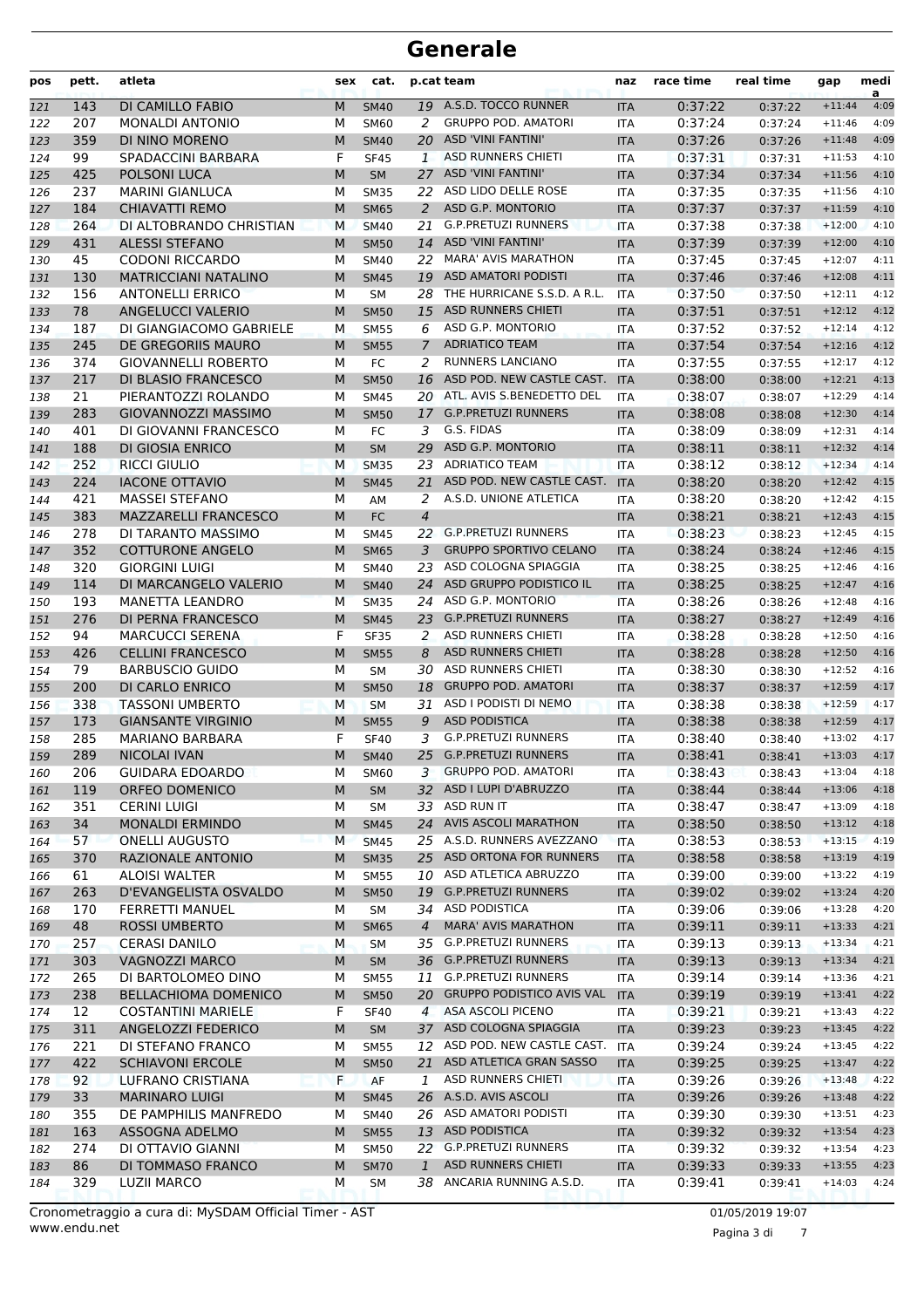| pos | pett. | atleta                     | sex | cat.        |                | p.cat team                       | naz        | race time | real time | gap      | medi<br>a |
|-----|-------|----------------------------|-----|-------------|----------------|----------------------------------|------------|-----------|-----------|----------|-----------|
| 185 | 365   | LAURITANO GENNARO          | M   | <b>SM55</b> | 14             | ASD PODISTICA SAN SALVO          | <b>ITA</b> | 0:39:42   | 0:39:42   | $+14:04$ | 4:24      |
| 186 | 330   | <b>MONSIGNORE ERNESTO</b>  | М   | <b>SM40</b> | 27             | ANCARIA RUNNING A.S.D.           | ITA        | 0:39:43   | 0:39:43   | $+14:05$ | 4:24      |
| 187 | 242   | ABBADINI PASQUALINO        | M   | <b>SM50</b> | 23             | <b>ADRIATICO TEAM</b>            | <b>ITA</b> | 0:39:51   | 0:39:51   | $+14:13$ | 4:25      |
| 188 | 275   | DI PAOLO DAVIDE            | М   | <b>SM</b>   |                | 39 G.P.PRETUZI RUNNERS           | <b>ITA</b> | 0:39:58   | 0:39:58   | $+14:20$ | 4:26      |
| 189 | 151   | <b>MIANI PIERO</b>         | M   | <b>SM50</b> |                | 24 A.S.D. TOCCO RUNNER           | <b>ITA</b> | 0:40:03   | 0:40:03   | $+14:25$ | 4:26      |
| 190 | 36    | CAMELI MARIA CRISTINA      | F   | <b>SF50</b> | 1              | G.P. AVIS SPINETOLI PAGLIARE ITA |            | 0:40:05   | 0:40:05   | $+14:27$ | 4:27      |
| 191 | 152   | PRODIGO ELIO               | M   | <b>SM50</b> | 25             | A.S.D. TOCCO RUNNER              | <b>ITA</b> | 0:40:08   | 0:40:08   | $+14:30$ | 4:27      |
| 192 | 71    | <b>GIORGI GIAMPASQUALE</b> | М   | <b>SM70</b> | 2              | ASD ATLETICA ABRUZZO             | <b>ITA</b> | 0:40:09   | 0:40:09   | $+14:30$ | 4:27      |
| 193 | 157   | CAPANNA PISCE' DAMIANO     | M   | <b>SM35</b> | 26             | ASD HAT - IO CAMMINO IO          | <b>ITA</b> | 0:40:10   | 0:40:10   | $+14:32$ | 4:27      |
| 194 | 381   | <b>CAMPITELLI NICOLA</b>   | М   | AM          | 3              | ASD I LUPI D'ABRUZZO             | ITA        | 0:40:10   | 0:40:10   | $+14:32$ | 4:27      |
| 195 | 120   | DI MATTEO GIUSEPPE         | M   | <b>SM45</b> | 27             | ASD I LUPI D'ABRUZZO             | <b>ITA</b> | 0:40:10   | 0:40:10   | $+14:32$ | 4:27      |
| 196 | 333   | <b>SENSI ADAMO</b>         | М   | <b>SM35</b> | 27             | ANCARIA RUNNING A.S.D.           | <b>ITA</b> | 0:40:17   | 0:40:17   | $+14:39$ | 4:28      |
| 197 | 271   | DI FULVIO KATIA            | F   | <b>SF40</b> | 5              | <b>G.P.PRETUZI RUNNERS</b>       | <b>ITA</b> | 0:40:18   | 0:40:18   | $+14:40$ | 4:28      |
| 198 | 74    | <b>SFORNA GIUSEPPE</b>     | М   | <b>SM60</b> | 4              | ASD ATLETICA ABRUZZO             | <b>ITA</b> | 0:40:20   | 0:40:20   | $+14:42$ | 4:28      |
| 199 | 115   | <b>MARRONE CARMINE</b>     | M   | <b>SM45</b> | 28             | ASD GRUPPO PODISTICO IL          | <b>ITA</b> | 0:40:27   | 0:40:27   | $+14:49$ | 4:29      |
| 200 | 129   | DE PAMPHILIS CHIARA        | F   | <b>SF35</b> | 3              | <b>ASD AMATORI PODISTI</b>       | <b>ITA</b> | 0:40:28   | 0:40:28   | $+14:50$ | 4:29      |
| 201 | 185   | DI CARLANTONIO ADELINA     | F   | <b>SF55</b> | $\mathbf{1}$   | <b>ASD G.P. MONTORIO</b>         | <b>ITA</b> | 0:40:30   | 0:40:30   | $+14:51$ | 4:29      |
| 202 | 292   | PRIMAVERA ANDREA           | М   | <b>SM</b>   | 40             | <b>G.P.PRETUZI RUNNERS</b>       | <b>ITA</b> | 0:40:31   | 0:40:31   | $+14:53$ | 4:30      |
| 203 | 177   | MICOLUCCI STEFANIA         | F   | <b>SF50</b> | $\overline{a}$ | <b>ASD PODISTICA</b>             | <b>ITA</b> | 0:40:34   | 0:40:34   | $+14:56$ | 4:30      |
| 204 | 164   | <b>ASSOGNA CARLO</b>       | М   | <b>SM55</b> | 15             | <b>ASD PODISTICA</b>             | <b>ITA</b> | 0:40:36   | 0:40:36   | $+14:58$ | 4:30      |
| 205 | 88    | <b>DILIGENTI ANTONIO</b>   | M   | <b>SM45</b> | 29             | <b>ASD RUNNERS CHIETI</b>        | <b>ITA</b> | 0:40:36   | 0:40:36   | $+14:58$ | 4:30      |
| 206 | 121   | DI BENEDETTO FRANCESCA     | F   | <b>SF</b>   | 2              | ASD G.P. LA SORGENTE             | <b>ITA</b> | 0:40:39   | 0:40:39   | $+15:01$ | 4:30      |
| 207 | 270   | DI FILIPPANTONIO PIERO     | M   | <b>SM40</b> | 28             | <b>G.P.PRETUZI RUNNERS</b>       | <b>ITA</b> | 0:40:46   | 0:40:46   | $+15:08$ | 4:31      |
| 208 | 279   | DOTI ANGELO                | М   | <b>SM</b>   | 41             | <b>G.P.PRETUZI RUNNERS</b>       | <b>ITA</b> | 0:40:51   | 0:40:51   | $+15:13$ | 4:32      |
| 209 | 123   | <b>BATTISTELLA GIANNI</b>  | M   | <b>SM45</b> |                | 30 ASD ORTONA FOR RUNNERS        | <b>ITA</b> | 0:40:52   | 0:40:52   | $+15:14$ | 4:32      |
| 210 | 31    | FIORAVANTI ANTONIO         | М   | <b>SM50</b> |                | 26 AVIS ASCOLI MARATHON          | <b>ITA</b> | 0:40:53   | 0:40:53   | $+15:14$ | 4:32      |
| 211 | 58    | <b>SEVERINI ALBERTO</b>    | M   | <b>SM55</b> |                | 16 A.S.D. RUNNERS AVEZZANO       | <b>ITA</b> | 0:40:54   | 0:40:54   | $+15:16$ | 4:32      |
| 212 | 293   | <b>QUARANTA LUIGI</b>      | М   | <b>SM40</b> | 29             | <b>G.P.PRETUZI RUNNERS</b>       | <b>ITA</b> | 0:40:55   | 0:40:55   | $+15:17$ | 4:32      |
| 213 | 286   | <b>MEO MARCO</b>           | M   | <b>SM40</b> |                | 30 G.P.PRETUZI RUNNERS           | <b>ITA</b> | 0:40:57   | 0:40:57   | $+15:19$ | 4:32      |
| 214 | 166   | DEL PAPA FRANCO            | M   | <b>SM60</b> | 5              | <b>ASD PODISTICA</b>             | <b>ITA</b> | 0:40:59   | 0:40:59   | $+15:21$ | 4:33      |
| 215 | 190   | FIGLIOLA ALESSANDRA        | F   | <b>SF50</b> | 3              | ASD G.P. MONTORIO                | <b>ITA</b> | 0:41:00   | 0:41:00   | $+15:22$ | 4:33      |
| 216 | 49    | TALAMONTI TONINO           | М   | <b>SM45</b> | 31             | <b>MARA' AVIS MARATHON</b>       | <b>ITA</b> | 0:41:00   | 0:41:00   | $+15:22$ | 4:33      |
| 217 | 335   | Tassi Roberto              | M   | <b>SM40</b> | 31             | ANCARIA RUNNING A.S.D.           | <b>ITA</b> | 0:41:06   | 0:41:06   | $+15:27$ | 4:33      |
| 218 | 20    | <b>CAPRETTI GINO</b>       | М   | <b>SM55</b> | 17             | ATL. AVIS S.BENEDETTO DEL        | <b>ITA</b> | 0:41:07   | 0:41:07   | $+15:29$ | 4:34      |
| 219 | 181   | PETRACCIA MARCO            | M   | <b>SM55</b> | 18             | <b>ASD PODISTICA</b>             | <b>ITA</b> | 0:41:11   | 0:41:11   | $+15:33$ | 4:34      |
| 220 | 277   | DI SIMONE LIA              | F   | <b>SF</b>   | 3              | <b>G.P.PRETUZI RUNNERS</b>       | <b>ITA</b> | 0:41:18   | 0:41:18   | $+15:40$ | 4:35      |
| 221 | 141   | <b>CERNIERO LUIGI</b>      | M   | <b>SM45</b> |                | 32 A.S.D. TOCCO RUNNER           | <b>ITA</b> | 0:41:20   | 0:41:20   | $+15:42$ | 4:35      |
| 222 | 255   | <b>ANGELONI PATRIZIA</b>   | F   | <b>SF50</b> | 4              | <b>G.P.PRETUZI RUNNERS</b>       | ITA        | 0:41:22   | 0:41:22   | $+15:44$ | 4:35      |
| 223 | 262   | DE ZOLT GIUSEPPE           | M   | <b>SM40</b> |                | 32 G.P.PRETUZI RUNNERS           | <b>ITA</b> | 0:41:28   | 0:41:28   | $+15:50$ | 4:36      |
| 224 | 297   | SCOPOLINO BERNARDO         | м   | <b>SM45</b> |                | 33 G.P.PRETUZI RUNNERS           | ITA        | 0:41:31   | 0:41:31   | $+15:53$ | 4:36      |
| 225 | 259   | <b>COCCHI ANSELMO</b>      | M   | <b>SM45</b> |                | 34 G.P.PRETUZI RUNNERS           | <b>ITA</b> | 0:41:32   | 0:41:32   | $+15:54$ | 4:36      |
| 226 | 179   | PAVONE FABRIZIO            | М   | <b>SM55</b> |                | 19 ASD PODISTICA                 | <b>ITA</b> | 0:41:34   | 0:41:34   | $+15:56$ | 4:37      |
| 227 | 132   | <b>CREATI GRAZIANO</b>     | M   | <b>SM40</b> |                | 33 ASD RUNNERS PESCARA           | <b>ITA</b> | 0:41:35   | 0:41:35   | $+15:57$ | 4:37      |
| 228 | 205   | <b>FARANCA LUCA</b>        | M   | <b>SM45</b> |                | 35 GRUPPO POD. AMATORI           | <b>ITA</b> | 0:41:37   | 0:41:37   | $+15:58$ | 4:37      |
| 229 | 75    | <b>VANZIRO GIULIO</b>      | M   | <b>SM65</b> | 5              | ASD ATLETICA ABRUZZO             | <b>ITA</b> | 0:41:39   | 0:41:39   | $+16:01$ | 4:37      |
| 230 | 1707  | <b>SALVI DAVIDE</b>        | М   | SM          | 42             | ASD ATLETICA GRAN SASSO          | ITA        | 0:41:40   | 0:41:40   | $+16:02$ | 4:37      |
| 231 | 349   | <b>CARMOSINO LUCA</b>      | M   | <b>SM45</b> |                | 36 G.S. BANCARI ROMANI           | <b>ITA</b> | 0:41:40   | 0:41:40   | $+16:02$ | 4:37      |
| 232 | 211   | <b>CAPITANIO SANDRO</b>    | М   | SM40        |                | 34 ASD POD. NEW CASTLE CAST.     | <b>ITA</b> | 0:41:44   | 0:41:44   | $+16:05$ | 4:38      |
| 233 | 347   | <b>BASILICO GIULIANO</b>   | M   | <b>SM50</b> |                | 27 ATLETICA VAL TAVO             | <b>ITA</b> | 0:41:46   | 0:41:46   | $+16:08$ | 4:38      |
| 234 | 219   | DI GIAMMARINO MORENO       | м   | <b>SM50</b> |                | 28 ASD POD. NEW CASTLE CAST. ITA |            | 0:41:48   | 0:41:48   | $+16:10$ | 4:38      |
| 235 | 324   | POCHETTI FRANCESCO         | M   | <b>SM45</b> |                | 37 ASD COLOGNA SPIAGGIA          | <b>ITA</b> | 0:41:49   | 0:41:49   | $+16:11$ | 4:38      |
| 236 | 249   | DI SABATINO PIERLUIGI      | м   | <b>SM35</b> |                | 28 ADRIATICO TEAM                | ITA        | 0:41:50   | 0:41:50   | $+16:12$ | 4:38      |
| 237 | 229   | PAVONE CARLO               | M   | <b>SM50</b> |                | 29 ASD POD. NEW CASTLE CAST.     | <b>ITA</b> | 0:41:50   | 0:41:50   | $+16:12$ | 4:38      |
| 238 | 307   | <b>FEDERICO SANDRO</b>     | М   | SM45        |                | 38 TURISMO PODISMO               | ITA        | 0:41:53   | 0:41:53   | $+16:15$ | 4:39      |
| 239 | 343   | SPRECACE' ALEANDRO         | M   | <b>SM55</b> |                | 20 A.S.D.G.S.MARTINSICURO        | <b>ITA</b> | 0:41:55   | 0:41:55   | $+16:16$ | 4:39      |
| 240 | 235   | DI MERCURIO ANDREINA       | F   | <b>SF55</b> | 2              | ASD LIDO DELLE ROSE              | ITA        | 0:41:58   | 0:41:58   | $+16:20$ | 4:39      |
| 241 | 380   | <b>MASTRANGELO MICHELE</b> | M   | FC          | 5              | A.S.D. RUNNERS AVEZZANO          | <b>ITA</b> | 0:42:00   | 0:42:00   | $+16:22$ | 4:39      |
| 242 | 282   | <b>GIANSANTE MARINO</b>    | М   | <b>SM40</b> |                | 35 G.P.PRETUZI RUNNERS           | <b>ITA</b> | 0:42:04   | 0:42:04   | $+16:26$ | 4:40      |
| 243 | 210   | <b>ARMAROLI FLAVIA</b>     | F   | <b>SF40</b> | 6              | ASD POD. NEW CASTLE CAST.        | <b>ITA</b> | 0:42:06   | 0:42:06   | $+16:28$ | 4:40      |
| 244 | 158   | DI TECCO GIAMMARCO         | м   | SM          |                | 43 ASD HAT - IO CAMMINO IO       | ITA        | 0:42:07   | 0:42:07   | $+16:29$ | 4:40      |
| 245 | 427   | REGNICOLI GIOVANNI         | M   | <b>SM50</b> |                | 30 MEZZOFONDO CLUB ASCOLI        | <b>ITA</b> | 0:42:07   | 0:42:07   | $+16:29$ | 4:40      |
| 246 | 230   | PROSPERI MARCELLO          | М   | <b>SM55</b> |                | 21 ASD POD. NEW CASTLE CAST. ITA |            | 0:42:07   | 0:42:07   | $+16:29$ | 4:40      |
| 247 | 227   | <b>MARTELLA FABRIZIO</b>   | M   | <b>SM45</b> |                | 39 ASD POD. NEW CASTLE CAST.     | <b>ITA</b> | 0:42:13   | 0:42:13   | $+16:34$ | 4:41      |
| 248 | 228   | PAOLONE GIANNI             | м   | <b>SM45</b> |                | 40 ASD POD. NEW CASTLE CAST.     | ITA        | 0:42:16   | 0:42:16   | $+16:38$ | 4:41      |

Pagina 4 di 7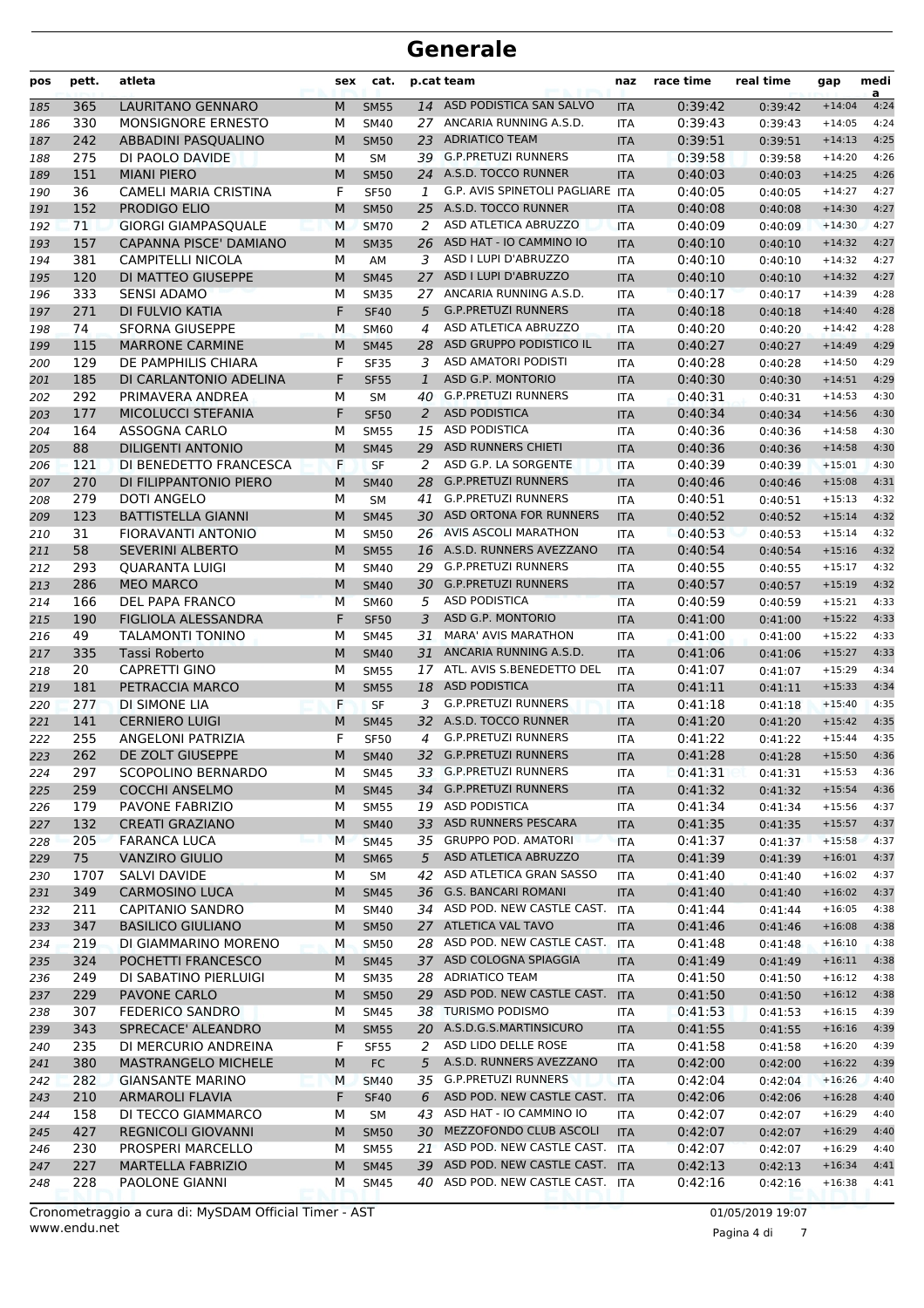| pos | pett. | atleta                                        | sex | cat.        |                | p.cat team                          | naz        | race time | real time | gap      | medi<br>a |
|-----|-------|-----------------------------------------------|-----|-------------|----------------|-------------------------------------|------------|-----------|-----------|----------|-----------|
| 249 | 218   | DI FURIA EMANUELE                             | M   | <b>SM35</b> | 29             | ASD POD. NEW CASTLE CAST.           | <b>ITA</b> | 0:42:17   | 0:42:17   | $+16:39$ | 4:41      |
| 250 | 353   | D'ALANNO GABRIELE                             | М   | $SM80+$     | $\mathbf{1}$   | ASD 'LIBERI PODISTI                 | <b>ITA</b> | 0:42:19   | 0:42:19   | $+16:41$ | 4:42      |
| 251 | 368   | PRIMAVERA PIETRO                              | M   | <b>SM40</b> | 36             | ASD ORTONA FOR RUNNERS              | <b>ITA</b> | 0:42:21   | 0:42:21   | $+16:42$ | 4:42      |
| 252 | 318   | DI PIETRO GIANLUCA                            | м   | <b>SM40</b> | 37             | ASD COLOGNA SPIAGGIA                | ITA        | 0:42:23   | 0:42:23   | $+16:45$ | 4:42      |
| 253 | 243   | <b>ANGELINI FABIO</b>                         | M   | <b>SM50</b> | 31             | <b>ADRIATICO TEAM</b>               | <b>ITA</b> | 0:42:24   | 0:42:24   | $+16:46$ | 4:42      |
| 254 | 209   | ROMUALDI OVIDIO                               | М   | <b>SM70</b> | 3              | <b>GRUPPO POD. AMATORI</b>          | <b>ITA</b> | 0:42:33   | 0:42:33   | $+16:55$ | 4:43      |
| 255 | 313   | <b>BONADUCE STEFANO</b>                       | M   | <b>SM</b>   | 44             | ASD COLOGNA SPIAGGIA                | <b>ITA</b> | 0:42:45   | 0:42:45   | $+17:07$ | 4:44      |
| 256 | 124   | <b>FARINA ENNIO</b>                           | M   | <b>SM50</b> |                | 32 ASD ORTONA FOR RUNNERS           | <b>ITA</b> | 0:42:45   | 0:42:45   | $+17:07$ | 4:45      |
| 257 | 326   | RAPAGNA' SANDRA                               | F   | <b>SF45</b> | 2              | ASD COLOGNA SPIAGGIA                | <b>ITA</b> | 0:42:47   | 0:42:47   | $+17:09$ | 4:45      |
| 258 | 402   | <b>FARINA GIOVANNI</b>                        | М   | FC          | 6              |                                     | ITA        | 0:42:53   | 0:42:53   | $+17:15$ | 4:45      |
| 259 | 1695  | DI GENNARO NORMANNO                           | M   | <b>SM65</b> | 6              | <b>GRUPPO POD. AMATORI</b>          | <b>ITA</b> | 0:42:56   | 0:42:56   | $+17:18$ | 4:46      |
| 260 | 260   | COCCIA CRISTINA                               | F   | <b>SF40</b> | 7              | <b>G.P.PRETUZI RUNNERS</b>          | <b>ITA</b> | 0:42:56   | 0:42:56   | $+17:18$ | 4:46      |
| 261 | 334   | <b>TALAMONTI ANTONELLA</b>                    | F   | <b>SF45</b> | 3              | ANCARIA RUNNING A.S.D.              | <b>ITA</b> | 0:43:00   | 0:43:00   | $+17:22$ | 4:46      |
| 262 | 186   | DI FRANCESCO PAOLA                            | F   | <b>SF</b>   | 4              | ASD G.P. MONTORIO                   | <b>ITA</b> | 0:43:07   | 0:43:07   | $+17:29$ | 4:47      |
| 263 | 137   | <b>MAGNACCA VINCENZO</b>                      | M   | <b>SM40</b> | 38             | ASD RUNNERS PESCARA                 | <b>ITA</b> | 0:43:22   | 0:43:22   | $+17:44$ | 4:49      |
| 264 | 256   | <b>CELI PATRIZIA</b>                          | F   | <b>SF45</b> | 4              | <b>G.P.PRETUZI RUNNERS</b>          | ITA        | 0:43:24   | 0:43:24   | $+17:46$ | 4:49      |
| 265 | 382   | <b>CAMPITELLI ERMETE</b>                      | M   | <b>FC</b>   | 7              | ASD I LUPI D'ABRUZZO                | <b>ITA</b> | 0:43:25   | 0:43:25   | $+17:47$ | 4:49      |
| 266 | 39    | <b>LUZI LORETINO</b>                          | М   | <b>SM50</b> |                | 33 G.P. AVIS SPINETOLI PAGLIARE ITA |            | 0:43:28   | 0:43:28   | $+17:50$ | 4:49      |
| 267 | 195   | <b>BOLLINI MARIO</b>                          | M   | <b>SM65</b> | $\overline{7}$ | A.P.D. ECOLOGICA 'G'                | <b>ITA</b> | 0:43:39   | 0:43:39   | $+18:01$ | 4:50      |
| 268 | 261   | D'ASCENZO MOIRA                               | F   | <b>SF45</b> | 5              | <b>G.P.PRETUZI RUNNERS</b>          | <b>ITA</b> | 0:43:40   | 0:43:40   | $+18:02$ | 4:51      |
| 269 | 169   | <b>FERRETTI ALFONSO</b>                       | M   | <b>SM60</b> | 6              | <b>ASD PODISTICA</b>                | <b>ITA</b> | 0:43:43   | 0:43:43   | $+18:05$ | 4:51      |
| 270 | 250   | <b>FRACASSA DAVIDE</b>                        | M   | <b>SM35</b> | 30             | <b>ADRIATICO TEAM</b>               | <b>ITA</b> | 0:43:43   | 0:43:43   | $+18:05$ | 4:51      |
| 271 | 346   | <b>BALDASSARRE DANILO</b>                     | M   | <b>SM50</b> | 34             | <b>PASSOLOGICO</b>                  | <b>ITA</b> | 0:43:51   | 0:43:51   | $+18:13$ | 4:52      |
| 272 | 394   | <b>PELUSI EMILIANO</b>                        | М   | FC          | 8              |                                     | <b>ITA</b> | 0:43:59   | 0:43:59   | $+18:21$ | 4:53      |
| 273 | 135   | <b>LEONE ENRICO</b>                           | M   | <b>SM50</b> | 35             | ASD RUNNERS PESCARA                 | <b>ITA</b> | 0:44:02   | 0:44:02   | $+18:24$ | 4:53      |
| 274 | 350   | <b>CASO GIOVANNI</b>                          | М   | SM60        | $\overline{7}$ | ASD TAPASCIONE RUNNING              | <b>ITA</b> | 0:44:14   | 0:44:14   | $+18:36$ | 4:54      |
| 275 | 395   | <b>FRATTAROLI CARLO</b>                       | M   | <b>SM35</b> | 31             | ASD POD. NEW CASTLE CAST.           | <b>ITA</b> | 0:44:18   | 0:44:18   | $+18:40$ | 4:55      |
| 276 | 107   | DE DONATIS FILIPPO                            | м   | <b>SM55</b> | 22             | ASD US ACLI MARATHON                | <b>ITA</b> | 0:44:23   | 0:44:23   | $+18:44$ | 4:55      |
| 277 | 389   | <b>REMIGIO GIUSEPPE</b>                       | M   | <b>FC</b>   | 9              |                                     | <b>ITA</b> | 0:44:29   | 0:44:29   | $+18:51$ | 4:56      |
| 278 | 364   | <b>IANNETTI FRANCO</b>                        | M   | <b>SM70</b> | 4              | N. ATL. 87                          | <b>ITA</b> | 0:44:29   | 0:44:29   | $+18:51$ | 4:56      |
| 279 | 126   | <b>D'ERCOLE ROBERTA</b>                       | F   | <b>SF55</b> | 3              | A.S.D. RUNNING TEAM D'LU            | <b>ITA</b> | 0:44:37   | 0:44:37   | $+18:59$ | 4:57      |
| 280 | 44    | <b>CARMINUCCI CLAUDIO</b>                     | М   | <b>SM75</b> | 1              | <b>MARA' AVIS MARATHON</b>          | <b>ITA</b> | 0:44:41   | 0:44:41   | $+19:03$ | 4:57      |
| 281 | 128   | <b>NOVELLI PIO EUGENIO</b>                    | M   | <b>SM60</b> | 8              | A.S.D. RUNNING TEAM D'LU            | <b>ITA</b> | 0:44:46   | 0:44:46   | $+19:08$ | 4:58      |
| 282 | 241   | <b>TRAINI RAFFAELE</b>                        | м   | <b>SM50</b> | 36             | <b>GRUPPO PODISTICO AVIS VAL</b>    | <b>ITA</b> | 0:44:50   | 0:44:50   | $+19:12$ | 4:58      |
| 283 | 54    | <b>LATTANZI GIULIANO</b>                      | M   | <b>SM60</b> | 9              | A.S.D. RUNNERS AVEZZANO             | <b>ITA</b> | 0:44:51   | 0:44:51   | $+19:13$ | 4:58      |
| 284 | 67    | DI CARLO UGO                                  | M   | <b>SM65</b> | 8              | ASD ATLETICA ABRUZZO                | <b>ITA</b> | 0:44:58   | 0:44:58   | $+19:19$ | 4:59      |
| 285 | 165   | <b>D'ANGELO ANTONIO</b>                       | M   | <b>SM35</b> | 32             | <b>ASD PODISTICA</b>                | <b>ITA</b> | 0:45:07   | 0:45:07   | $+19:28$ | 5:00      |
| 286 | 216   | <b>DELLA FIGLIUOLA</b>                        | М   | <b>SM35</b> | 33             | ASD POD. NEW CASTLE CAST.           | <b>ITA</b> | 0:45:07   | 0:45:07   | $+19:28$ | 5:00      |
|     |       | <b>DOMENICO</b>                               |     |             |                |                                     |            |           |           |          |           |
| 287 | 183   | <b>VOLPI ALESSANDRA</b>                       | F   | <b>SF45</b> |                | 6 ASD PODISTICA                     | <b>ITA</b> | 0:45:07   | 0:45:07   | $+19:29$ | 5:00      |
| 288 | 236   | <b>MARINI ANTONIO</b>                         | м   | <b>SM60</b> |                | 10 ASD LIDO DELLE ROSE              | ITA        | 0:45:20   | 0:45:20   | $+19:41$ | 5:02      |
| 289 | 180   | PAVONE LOREDANA                               | F   | <b>SF55</b> | $\overline{4}$ | <b>ASD PODISTICA</b>                | <b>ITA</b> | 0:45:25   | 0:45:25   | $+19:47$ | 5:02      |
| 290 | 321   | <b>IACONI CLAUDIO</b>                         | М   | <b>SM40</b> |                | 39 ASD COLOGNA SPIAGGIA             | ITA        | 0:45:30   | 0:45:30   | $+19:52$ | 5:03      |
| 291 | 32    | <b>GENTILE GIUSEPPINA</b>                     | F   | <b>SF35</b> | $\overline{4}$ | AVIS ASCOLI MARATHON                | <b>ITA</b> | 0:45:33   | 0:45:33   | $+19:55$ | 5:03      |
| 292 | 266   | DI BATTISTA MAURO                             | М   | <b>SM55</b> |                | 23 G.P.PRETUZI RUNNERS              | <b>ITA</b> | 0:45:37   | 0:45:37   | $+19:59$ | 5:04      |
| 293 | 37    | DI VITA VINCENZO                              | M   | <b>SM55</b> |                | 24 G.P. AVIS SPINETOLI PAGLIARE ITA |            | 0:45:39   | 0:45:39   | $+20:00$ | 5:04      |
|     |       | <b>GIOVANN</b>                                |     | <b>SM60</b> |                | 11 ASD PODISTICA                    |            | 0:45:39   |           | $+20:01$ | 5:04      |
| 294 | 171   | <b>FLAMMINI ENZO</b>                          | м   |             |                | 25 ASD PODISTICA                    | <b>ITA</b> |           | 0:45:39   | $+20:13$ | 5:05      |
| 295 | 175   | <b>MARTELLA GUERINO</b>                       | M   | <b>SM55</b> |                | 26 ASD POD. NEW CASTLE CAST.        | <b>ITA</b> | 0:45:52   | 0:45:52   | $+20:23$ |           |
| 296 | 226   | <b>MALATESTA MAURIZIO</b><br>ANGELOZZI NICOLA | м   | <b>SM55</b> |                | 34 RUN CARD                         | <b>ITA</b> | 0:46:01   | 0:46:01   |          | 5:06      |
| 297 | 155   |                                               | M   | <b>SM35</b> |                | <b>G.P.PRETUZI RUNNERS</b>          | <b>ITA</b> | 0:46:07   | 0:46:07   | $+20:29$ | 5:07      |
| 298 | 294   | <b>RICCI ALESSIA</b>                          | F   | <b>SF35</b> | 5              |                                     | <b>ITA</b> | 0:46:30   | 0:46:30   | $+20:52$ | 5:09      |
| 299 | 77    | LUDOVICO ILENIA                               | F   | <b>SF35</b> | 6              | PODISTICA TERMOLI                   | <b>ITA</b> | 0:46:38   | 0:46:38   | $+21:00$ | 5:10      |
| 300 | 336   | <b>VIOLA ANTONIO</b>                          | М   | <b>SM55</b> |                | 27 ANCARIA RUNNING A.S.D.           | <b>ITA</b> | 0:46:38   | 0:46:38   | $+21:00$ | 5:10      |
| 301 | 76    | <b>IRACE GIUSEPPE</b>                         | M   | <b>SM40</b> |                | 40 PODISTICA TERMOLI                | <b>ITA</b> | 0:46:44   | 0:46:44   | $+21:05$ | 5:11      |
| 302 | 22    | <b>VESPERINI LUIGI</b>                        | м   | <b>SM65</b> | 9              | ATL. AVIS S.BENEDETTO DEL           | <b>ITA</b> | 0:46:50   | 0:46:50   | $+21:11$ | 5:12      |
| 303 | 331   | <b>MUSCELLI MAURO</b>                         | M   | <b>SM50</b> | 37             | ANCARIA RUNNING A.S.D.              | <b>ITA</b> | 0:46:54   | 0:46:54   | $+21:16$ | 5:12      |
| 304 | 246   | <b>DEL TORO GIULIO</b>                        | М   | <b>PM</b>   | 4              | <b>ADRIATICO TEAM</b>               | <b>ITA</b> | 0:46:59   | 0:46:59   | $+21:21$ | 5:13      |
| 305 | 198   | <b>IACONI VITO</b>                            | M   | <b>SM55</b> |                | 28 A.P.D. ECOLOGICA 'G'             | <b>ITA</b> | 0:47:00   | 0:47:00   | $+21:22$ | 5:13      |
| 306 | 232   | TIOZZO COMPINI DANIELA                        | F   | <b>SF50</b> |                | 5 ASD POD. NEW CASTLE CAST. ITA     |            | 0:47:05   | 0:47:05   | $+21:26$ | 5:13      |
| 307 | 220   | DI LORETO SABATINO                            | M   | <b>SM60</b> |                | 12 ASD POD. NEW CASTLE CAST.        | <b>ITA</b> | 0:47:05   | 0:47:05   | $+21:27$ | 5:13      |
| 308 | 223   | FERRANTI PAOLO                                | м   | <b>SM55</b> |                | 29 ASD POD. NEW CASTLE CAST.        | ITA        | 0:47:08   | 0:47:08   | $+21:30$ | 5:14      |
| 309 | 407   | <b>FRANCHI PAOLO</b>                          | M   | FC          | 10             |                                     | <b>ITA</b> | 0:47:21   | 0:47:21   | $+21:42$ | 5:15      |
| 310 | 379   | DI FABIO LUCIA                                | F   | FC          |                | 11 A.S.D. RUNNERS AVEZZANO          | ITA        | 0:47:22   | 0:47:22   | $+21:43$ | 5:15      |
| 311 | 212   | <b>CONTRISCIANI ERCOLE</b>                    | M   | <b>SM60</b> |                | 13 ASD POD. NEW CASTLE CAST. ITA    |            | 0:47:22   | 0:47:22   | $+21:44$ | 5:15      |

Pagina 5 di 7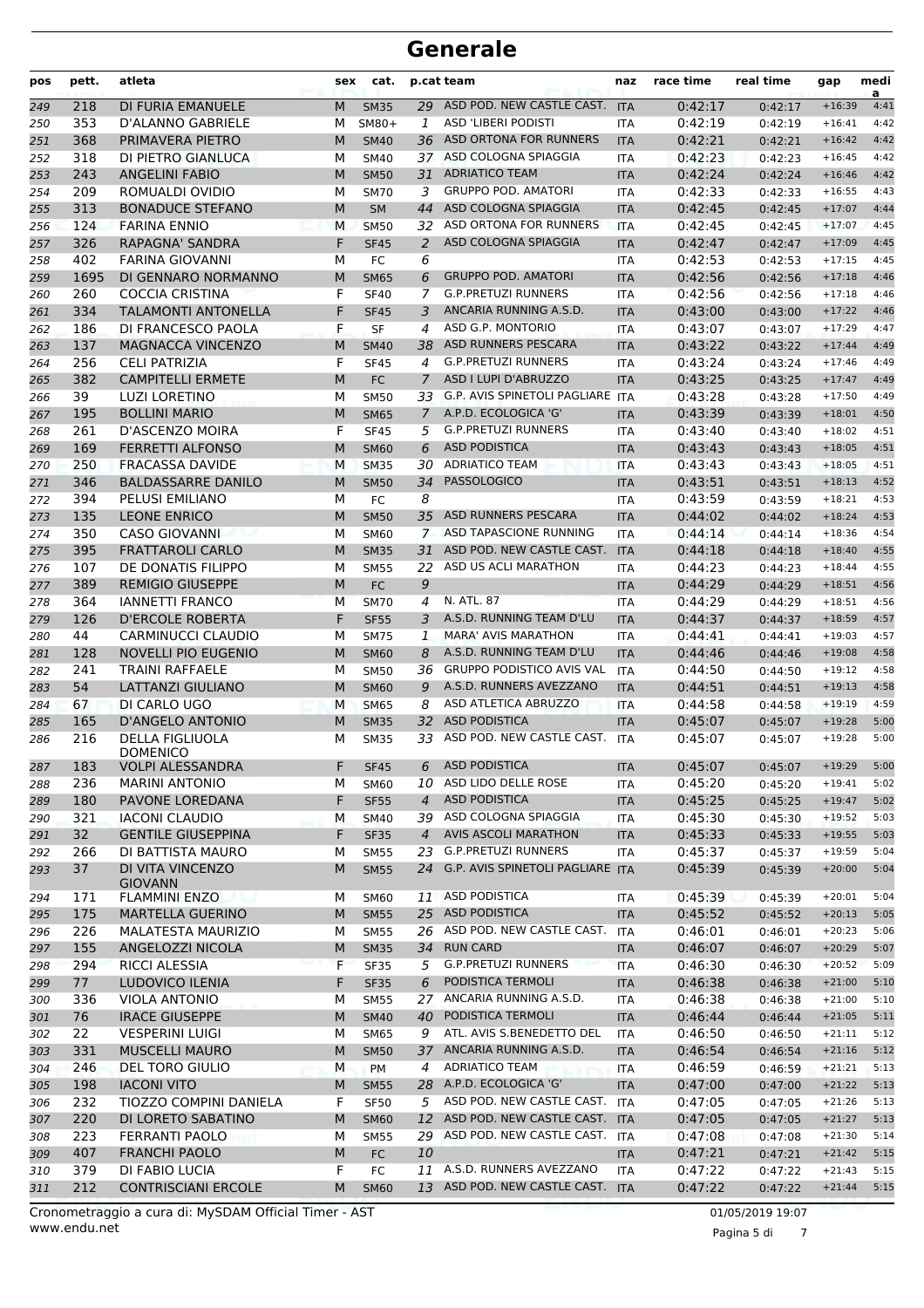| pos        | pett.     | atleta                                           | sex    | cat.                       |                | p.cat team                                       | naz                      | race time          | real time          | gap                  | medi<br>a    |
|------------|-----------|--------------------------------------------------|--------|----------------------------|----------------|--------------------------------------------------|--------------------------|--------------------|--------------------|----------------------|--------------|
| 312        | 267       | DI BATTISTA VINCENZO                             | M      | <b>SM55</b>                |                | 30 G.P.PRETUZI RUNNERS                           | <b>ITA</b>               | 0:47:25            | 0:47:25            | $+21:47$             | 5:16         |
| 313        | 112       | CASTELLUCCI ANNA LUCIA                           | F      | <b>SF45</b>                | $\mathcal{I}$  | ASD GRUPPO PODISTICO IL                          | <b>ITA</b>               | 0:47:39            | 0:47:39            | $+22:01$             | 5:17         |
| 314        | 367       | PASQUINI ANITA                                   | F      | <b>SF40</b>                | 8              | A.S.D. PODISTI FRENTANI                          | <b>ITA</b>               | 0:47:40            | 0:47:40            | $+22:02$             | 5:17         |
| 315        | 64        | <b>CICCARELLI ROBERTO</b>                        | М      | <b>SM45</b>                | 41             | ASD ATLETICA ABRUZZO                             | ITA                      | 0:47:43            | 0:47:43            | $+22:05$             | 5:18         |
| 316        | 113       | DI CAMPLI GIANFRANCO                             | M      | <b>SM35</b>                | 35             | ASD GRUPPO PODISTICO IL                          | <b>ITA</b>               | 0:47:45            | 0:47:45            | $+22:07$             | 5:18         |
| 317        | 111       | <b>CACCHIONE MILENA</b>                          | F      | <b>SF</b>                  | 5              | ASD GRUPPO PODISTICO IL                          | <b>ITA</b>               | 0:47:47            | 0:47:47            | $+22:08$             | 5:18         |
| 318        | 354       | D'ALONZO CHIARINA                                | F      | <b>SF65</b>                | $\mathbf{1}$   | ATL.AMAT.OSIMO                                   | <b>ITA</b>               | 0:47:53            | 0:47:53            | $+22:15$             | 5:19         |
| 319        | 386       | <b>D'ORAZIO RENZO</b>                            | M      | <b>FC</b>                  |                | 12 A.S.D. TOCCO RUNNER                           | <b>ITA</b>               | 0:48:02            | 0:48:02            | $+22:24$             | 5:20         |
| 320        | 323       | <b>MENGONI MARCO</b>                             | M      | <b>SM40</b>                | 41             | ASD COLOGNA SPIAGGIA                             | <b>ITA</b>               | 0:48:06            | 0:48:06            | $+22:28$             | 5:20         |
| 321        | 55        | <b>LEONIO ARMIDA</b>                             | F      | <b>SF45</b>                | 8              | A.S.D. RUNNERS AVEZZANO                          | <b>ITA</b>               | 0:48:11            | 0:48:11            | $+22:33$             | 5:21         |
| 322        | 290       | PARISANI BRUNA                                   | F      | <b>SF55</b>                | 5              | <b>G.P.PRETUZI RUNNERS</b>                       | <b>ITA</b>               | 0:48:38            | 0:48:38            | $+23:00$             | 5:24         |
| 323        | 295       | ROCCI TIZIANA                                    | F      | <b>SF50</b>                | 6              | <b>G.P.PRETUZI RUNNERS</b>                       | <b>ITA</b>               | 0:48:39            | 0:48:39            | $+23:01$             | 5:24         |
| 324        | 247       | DI LUIGI ISABELLA                                | F      | <b>SF45</b>                | 9              | <b>ADRIATICO TEAM</b>                            | <b>ITA</b>               | 0:48:43            | 0:48:43            | $+23:05$             | 5:24         |
| 325        | 139       | <b>SARRA VENERE</b>                              | F      | $SF70+$                    | 1              | ASD RUNNERS PESCARA                              | <b>ITA</b>               | 0:48:44            | 0:48:44            | $+23:06$             | 5:24         |
| 326        | 125       | <b>CAMACCI VITTORIO</b>                          | M      | <b>SM55</b>                | 31             | A.S.D. RUNNING TEAM D'LU                         | <b>ITA</b>               | 0:48:53            | 0:48:53            | $+23:15$             | 5:25         |
| 327        | 108       | DI CLEMENTE ANTONIO                              | М      | <b>SM65</b>                | 10             | ASD US ACLI MARATHON                             | ITA                      | 0:49:00            | 0:49:00            | $+23:22$             | 5:26         |
| 328        | 373       | <b>VITALE BIS ANTONIO</b>                        | M      | <b>SM60</b>                |                | 14 A.S.D. FILIPPIDE                              | <b>ITA</b>               | 0:49:12            | 0:49:12            | $+23:33$             | 5:27         |
| 329        | 42        | PETRELLI GIUSEPPINA                              | F      | <b>SF50</b>                | $7^{\circ}$    | <b>G.P. AVIS SPINETOLI PAGLIARE</b>              | <b>ITA</b>               | 0:49:20            | 0:49:20            | $+23:42$             | 5:28         |
| 330        | 136       | MACCHIAROLO GIOVANNI                             | M      | <b>SM55</b>                | 32             | ASD RUNNERS PESCARA                              | <b>ITA</b>               | 0:49:28            | 0:49:28            | $+23:49$             | 5:29         |
| 331        | 345       | <b>ARCIERI MARIO</b>                             | М      | <b>SM55</b>                |                | 33 ASD 'LIBERI PODISTI                           | <b>ITA</b>               | 0:49:40            | 0:49:40            | $+24:02$             | 5:31         |
| 332        | 96        | <b>PACE ENZO</b>                                 | M      | <b>SM70</b>                | 5              | <b>ASD RUNNERS CHIETI</b><br>A.S.D. TOCCO RUNNER | <b>ITA</b>               | 0:49:42            | 0:49:42            | $+24:04$             | 5:31         |
| 333        | 149       | MELCHIORRE GIUSEPPE                              | M      | <b>SM60</b>                | 15             | <b>ASD RUNNERS CHIETI</b>                        | <b>ITA</b>               | 0:50:03            | 0:50:03            | $+24:25$             | 5:33         |
| 334        | 89        | <b>FAIETA LEUNDINA</b><br><b>TRAINI CATERINA</b> | F<br>F | <b>SF50</b>                | 8              | NUOVA POD. CENTOBUCHI                            | <b>ITA</b>               | 0:50:18<br>0:50:21 | 0:50:18            | $+24:39$             | 5:35         |
| 335        | 26<br>253 |                                                  | F      | <b>SF50</b>                | 9              | <b>ADRIATICO TEAM</b>                            | <b>ITA</b>               | 0:50:23            | 0:50:21            | $+24:43$<br>$+24:44$ | 5:35<br>5:35 |
| 336        | 56        | <b>SPANO CATJA</b><br><b>MASELLA TIZIANA</b>     | F      | <b>SF45</b>                | 10             | 10 A.S.D. RUNNERS AVEZZANO                       | <b>ITA</b>               | 0:50:35            | 0:50:23            |                      | 5:37         |
| 337        | 38        | <b>GIOBBI ROSELLA</b>                            | F      | <b>SF50</b>                | 6              | G.P. AVIS SPINETOLI PAGLIARE                     | <b>ITA</b>               | 0:50:37            | 0:50:35            | $+24:57$<br>$+24:59$ | 5:37         |
| 338        | 308       | PATRIZII ALESSANDRA                              | F      | <b>SF55</b>                | 11             | <b>TURISMO PODISMO</b>                           | <b>ITA</b>               | 0:50:46            | 0:50:37            | $+25:08$             | 5:38         |
| 339        | 304       | <b>VALERII CATIA</b>                             | F      | <b>SF45</b><br><b>SF45</b> | 12             | <b>G.P.PRETUZI RUNNERS</b>                       | ITA                      | 0:51:07            | 0:50:46            | $+25:28$             | 5:40         |
| 340        | 284       | <b>MARIANI SABRINA</b>                           | F      | <b>SF45</b>                | 13             | <b>G.P.PRETUZI RUNNERS</b>                       | <b>ITA</b><br><b>ITA</b> | 0:51:07            | 0:51:07<br>0:51:07 | $+25:29$             | 5:40         |
| 341<br>342 | 215       | DEL NIBLETTO FLAVIA                              | F      | <b>SF35</b>                | $\overline{7}$ | ASD POD. NEW CASTLE CAST.                        | <b>ITA</b>               | 0:51:32            | 0:51:32            | $+25:54$             | 5:43         |
| 343        | 150       | <b>MELCHIORRE MARIKA</b>                         | F      | <b>SF</b>                  | 6              | A.S.D. TOCCO RUNNER                              | <b>ITA</b>               | 0:51:35            | 0:51:35            | $+25:57$             | 5:43         |
| 344        | 147       | <b>LANARI GABRIELE ENRICO</b>                    | M      | <b>SM35</b>                | 36             | A.S.D. TOCCO RUNNER                              | <b>ITA</b>               | 0:51:35            | 0:51:35            | $+25:57$             | 5:43         |
| 345        | 405       | <b>SEGATTINI CHRISTIAN</b>                       | м      | FC                         | 13             |                                                  | ITA                      | 0:51:49            | 0:51:49            | $+26:11$             | 5:45         |
| 346        | 83        | D'ARTISTA DANIELA                                | F      | <b>SF60</b>                | $\mathbf{1}$   | <b>ASD RUNNERS CHIETI</b>                        | <b>ITA</b>               | 0:52:20            | 0:52:20            | $+26:42$             | 5:48         |
| 347        | 91        | <b>GIANSANTE ROBERTO</b>                         | M      | <b>SM65</b>                | 11             | ASD RUNNERS CHIETI                               | <b>ITA</b>               | 0:52:20            | 0:52:20            | $+26:42$             | 5:48         |
| 348        | 314       | <b>D'AMBROSIO MARTINA</b>                        | F      | <b>SF</b>                  | $\overline{7}$ | ASD COLOGNA SPIAGGIA                             | <b>ITA</b>               | 0:52:32            | 0:52:32            | $+26:54$             | 5:50         |
| 349        | 1712      | <b>ALFONSI GIOVANNI</b>                          | М      | FC                         | 14             |                                                  | ITA                      | 0:52:35            | 0:52:35            | $+26:56$             | 5:50         |
| 350        | 82        | <b>MARCUCCI ROCCO</b>                            | M      | <b>SM70</b>                | 6              | <b>ASD RUNNERS CHIETI</b>                        | <b>ITA</b>               | 0:53:10            | 0:53:10            | $+27:32$             | 5:54         |
| 351        | 361       | <b>GIARDINA CAMILLA</b>                          | F      | SF                         | 8              | LBM SPORT TEAM                                   | <b>ITA</b>               | 0:53:21            | 0:53:21            | $+27:43$             | 5:55         |
| 352        | 287       | METTIMANO FRANCESCA                              | F      | <b>SF40</b>                | 9              | <b>G.P.PRETUZI RUNNERS</b>                       | <b>ITA</b>               | 0:53:22            | 0:53:22            | $+27:43$             | 5:55         |
| 353        | 384       | <b>CRISANTE GIANLUCA</b>                         | М      | FC                         | 15             |                                                  | ITA                      | 0:53:29            | 0:53:29            | $+27:51$             | 5:56         |
| 354        | 388       | POMPEI LAURA                                     | F      | ${\sf FC}$                 | 16             |                                                  | <b>ITA</b>               | 0:53:29            | 0:53:29            | $+27:51$             | 5:56         |
| 355        | 430       | PULSONI MARCELLO                                 | M      | <b>SM65</b>                |                | 12 ASD 'VINI FANTINI'                            | <b>ITA</b>               | 0:53:51            | 0:53:51            | $+28:13$             | 5:58         |
| 356        | 392       | <b>VIGILANTE MATTEO</b>                          | M      | <b>SM40</b>                |                | 42 RUN CARD                                      | <b>ITA</b>               | 0:53:54            | 0:53:54            | $+28:16$             | 5:59         |
| 357        | 145       | DI TOMMASO ANNA                                  | F      | <b>SF40</b>                |                | 10 A.S.D. TOCCO RUNNER                           | <b>ITA</b>               | 0:53:55            | 0:53:55            | $+28:17$             | 5:59         |
| 358        | 85        | DI PRIMIO WALTER                                 | M      | <b>SM65</b>                |                | 13 ASD RUNNERS CHIETI                            | <b>ITA</b>               | 0:54:05            | 0:54:05            | $+28:27$             | 6:00         |
| 359        | 66        | DE LUCA NATALIA                                  | F      | <b>SF40</b>                | 11             | ASD ATLETICA ABRUZZO                             | ITA                      | 0:54:06            | 0:54:06            | $+28:28$             | 6:00         |
| 360        | 161       | MELATTI SONIA ROBERTA                            | F      | <b>SF45</b>                |                | 14 LET'S RUN FOR SOLIDARITY                      | <b>ITA</b>               | 0:54:18            | 0:54:18            | $+28:40$             | 6:01         |
| 361        | 160       | DI PIETRO MIRELLA                                | F.     | <b>SF60</b>                |                | 2 LET'S RUN FOR SOLIDARITY                       | ITA                      | 0:54:18            | 0:54:18            | $+28:40$             | 6:01         |
| 362        | 90        | <b>GENNARO LORENZINA</b>                         | F      | <b>SF55</b>                | $7^{\circ}$    | ASD RUNNERS CHIETI                               | <b>ITA</b>               | 0:54:40            | 0:54:40            | $+29:02$             | 6:04         |
| 363        | 110       | PERRUCCI PIETRO                                  | м      | <b>SM65</b>                | 14             | ASD US ACLI MARATHON                             | ITA                      | 0:55:52            | 0:55:52            | $+30:14$             | 6:12         |
| 364        | 344       | <b>VITOLLA FRANCESCO</b>                         | M      | <b>SM55</b>                |                | 34 A.S.D.G.S.MARTINSICURO                        | <b>ITA</b>               | 0:55:53            | 0:55:53            | $+30:14$             | 6:12         |
| 365        | 167       | DI GIOVANNI ANDREA                               | м      | <b>SM65</b>                |                | 15 ASD PODISTICA                                 | ITA                      | 0:57:04            | 0:57:04            | $+31:26$             | 6:20         |
| 366        | 328       | <b>DIOMEDE GIORGIA</b>                           | F      | <b>SF35</b>                | 8              | ANCARIA RUNNING A.S.D.                           | <b>ITA</b>               | 0:57:12            | 0:57:12            | $+31:33$             | 6:21         |
| 367        | 146       | <b>GRZONA KATARZYNA</b>                          | F      | <b>SF40</b>                |                | 12 A.S.D. TOCCO RUNNER                           | <b>ITA</b>               | 0:57:45            | 0:57:45            | $+32:07$             | 6:24         |
| 368        | 127       | <b>ESPOSITO CARMELA</b>                          | F      | <b>SF60</b>                | 3              | A.S.D. RUNNING TEAM D'LU                         | <b>ITA</b>               | 0:57:52            | 0:57:52            | $+32:14$             | 6:25         |
| 369        | 97        | RAPINO ANGELO                                    | М      | <b>SM60</b>                |                | 16 ASD RUNNERS CHIETI                            | ITA                      | 0:57:56            | 0:57:56            | $+32:18$             | 6:26         |
| 370        | 148       | MELCHIORRE DANTE                                 | M      | <b>SM65</b>                |                | 16 A.S.D. TOCCO RUNNER                           | <b>ITA</b>               | 0:58:08            | 0:58:08            | $+32:30$             | 6:27         |
| 371        | 142       | CORRADETTI GIANCARLA                             | F      | <b>SF60</b>                | 4              | ASD °°°BERSAGLIERI DI                            | ITA                      | 0:59:53            | 0:59:53            | $+34:14$             | 6:39         |
| 372        | 27        | <b>VALLESE VINCENZO</b>                          | M      | <b>SM55</b>                |                | 35 NUOVA POD. CENTOBUCHI                         | <b>ITA</b>               | 1:00:23            | 1:00:23            | $+34:44$             | 6:42         |
| 373        | 339       | <b>BERARDI GIULIO</b>                            | М      | <b>SM55</b>                |                | 36 A.S.D.G.S.MARTINSICURO                        | <b>ITA</b>               | 1:00:51            | 1:00:51            | $+35:12$             | 6:45         |
| 374        | 340       | <b>CIOMMI GINO</b>                               | M      | <b>SM70</b>                |                | 7 A.S.D.G.S.MARTINSICURO                         | <b>ITA</b>               | 1:00:51            | 1:00:51            | $+35:13$             | 6:45         |
| 375        | 398       | <b>CIAVATTA RAFFAELE</b>                         | м      | FC                         |                | 17 A.S.D.G.S.MARTINSICURO                        | ITA                      | 1:00:51            | 1:00:51            | $+35:13$             | 6:45         |

Pagina 6 di 7